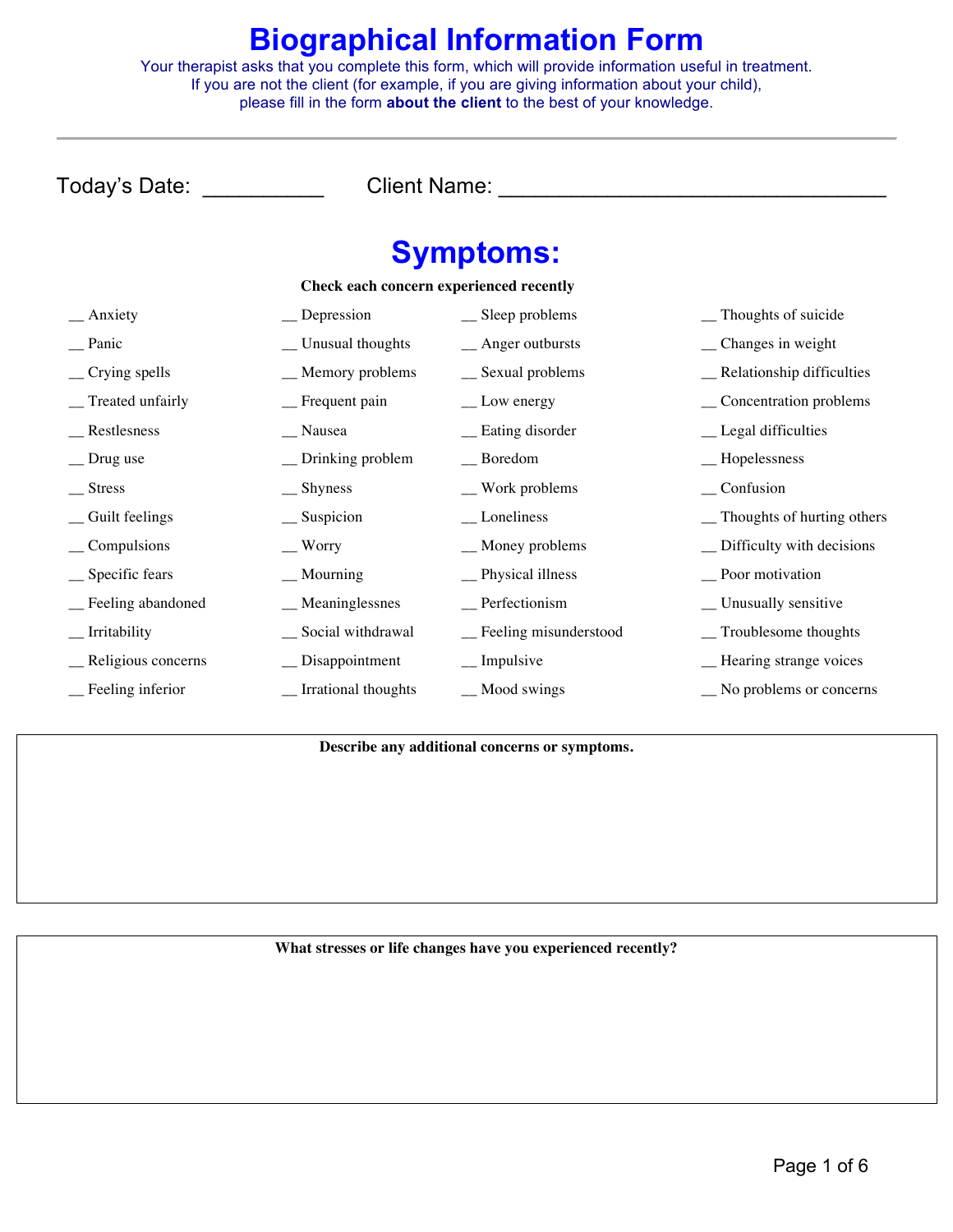## **Have you seen a therapist in the past?**

| Year | Problem | Therapist or clinic | <b>How long?</b> |
|------|---------|---------------------|------------------|
|      |         |                     |                  |
|      |         |                     |                  |
|      |         |                     |                  |
|      |         |                     |                  |
|      |         |                     |                  |
|      |         |                     |                  |
|      |         |                     |                  |
|      |         |                     |                  |

#### **Your family growing up:**

| ${\bf Relationship}$ | <b>First Name</b> | <b>Personality / Mental health issues</b> |
|----------------------|-------------------|-------------------------------------------|
| Mother               |                   |                                           |
| Father               |                   |                                           |
|                      |                   |                                           |
|                      |                   |                                           |
|                      |                   |                                           |
|                      |                   |                                           |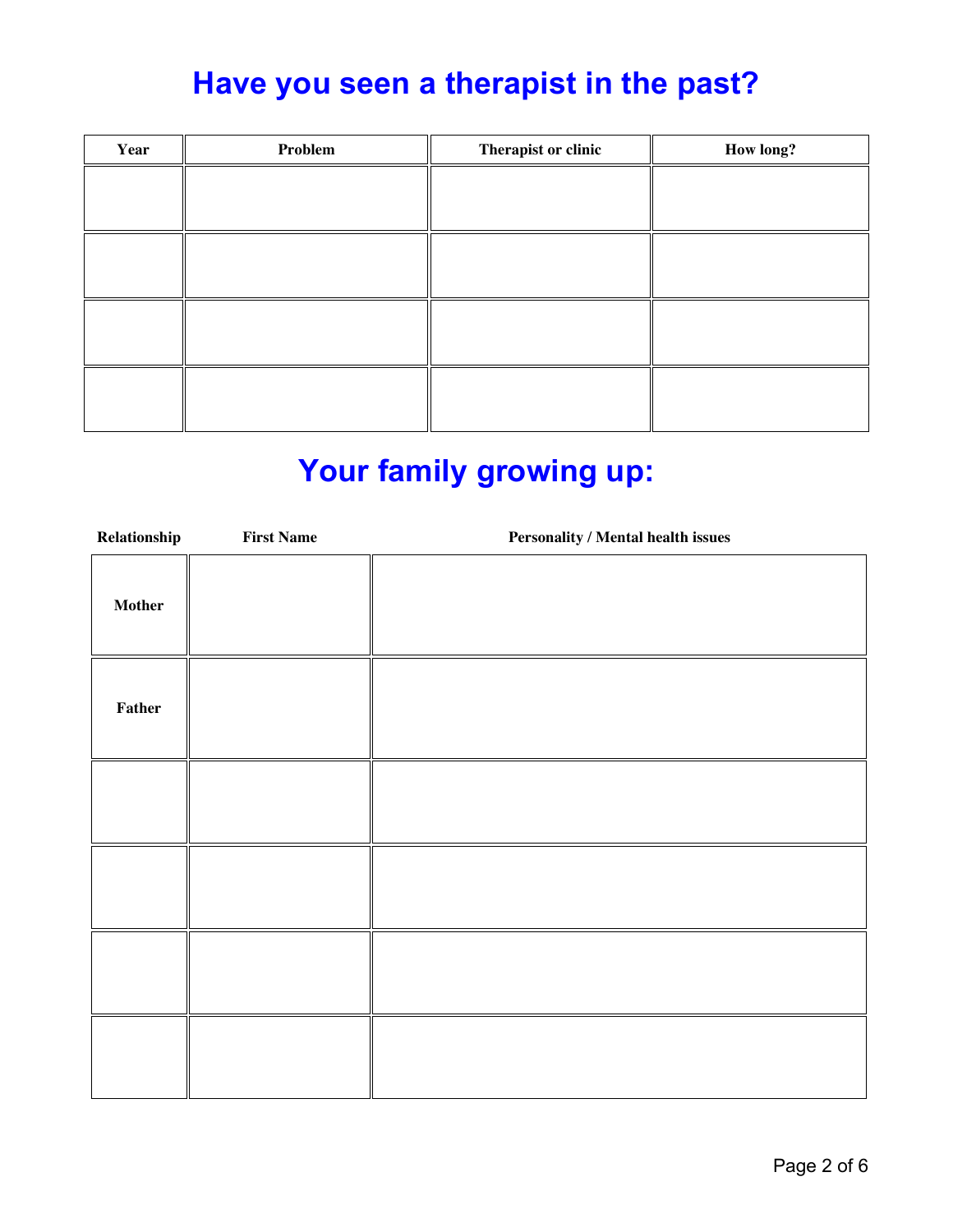## **Childhood:**

#### **Click the box beside issues experienced in childhood**

| -Happy childhood             | <sub>__</sub> Neglected     | _Moved frequently        |
|------------------------------|-----------------------------|--------------------------|
| Physically abused            | Few Friends                 | __ Sexually abused       |
| $\equiv$ Weight problems     | <sub>—</sub> Popular        | Parents divorced         |
| <b>Family fights</b>         | _ Poor grades               | Conflict with teachers   |
| $\equiv$ Drug or alcohol use | <sub>_</sub> Good grades    | $\equiv$ Sexual problems |
| Depressed                    | $\equiv$ 'Spoiled'          | $\_$ Anxious             |
| Not allowed to grow up       | $\equiv$ Attention problems | $\_\_\$ Anger problems   |

**Describe any additional childhood experiences or symptoms:**

#### **Who lives with you now?**

| Relationship | <b>First Name</b> | <b>Personality / Mental health issues</b> |
|--------------|-------------------|-------------------------------------------|
|              |                   |                                           |
|              |                   |                                           |
|              |                   |                                           |
|              |                   |                                           |
|              |                   |                                           |
|              |                   |                                           |
|              |                   |                                           |
|              |                   |                                           |
|              |                   |                                           |
|              |                   |                                           |
|              |                   |                                           |
|              |                   |                                           |

**Where are you currently living?**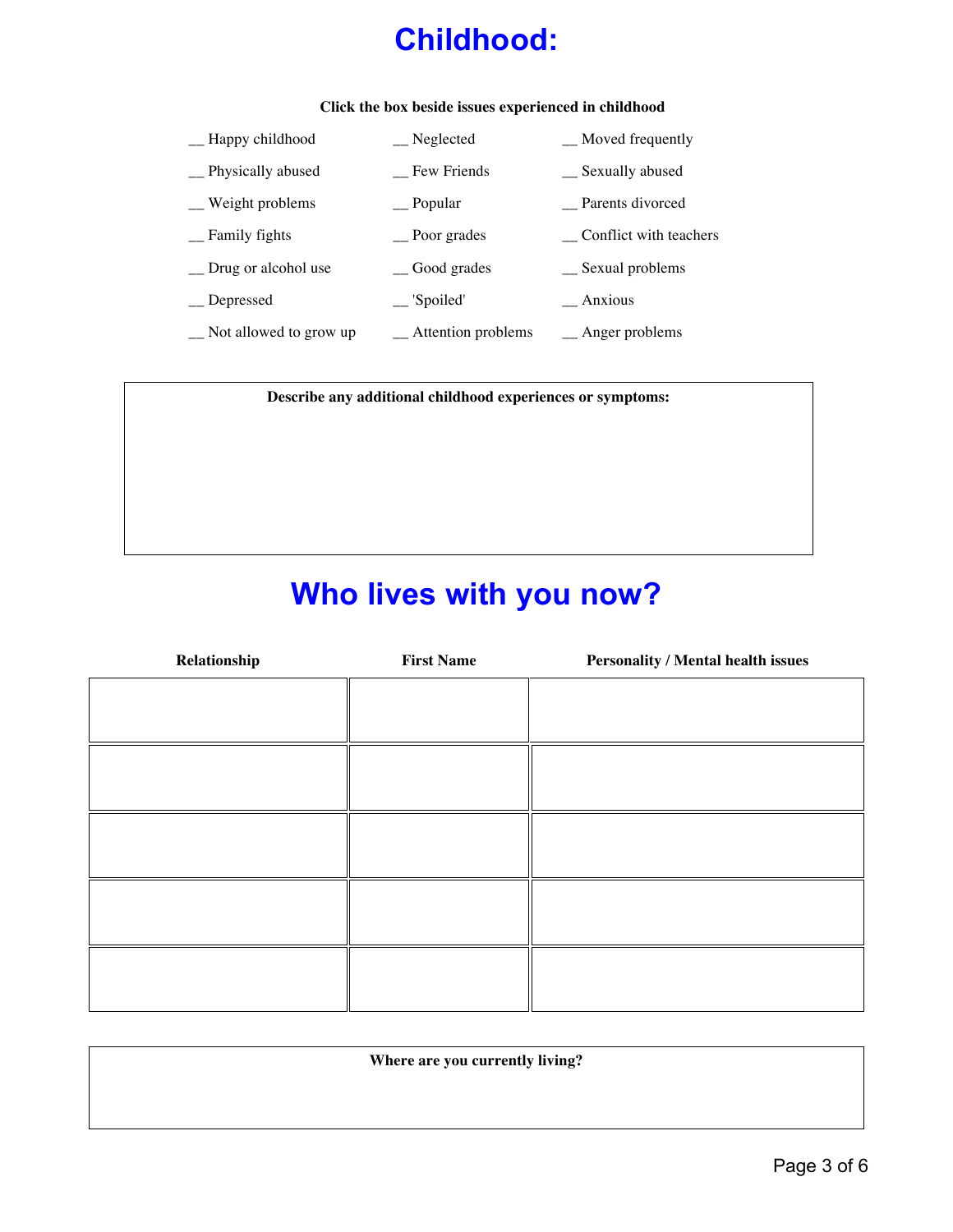## **Relationship history:**

How many times you been married

How old were yo time of your mar

Describe any pro your current or p marriages or coh relationships:

| s have<br>d?                        |  |  |  |
|-------------------------------------|--|--|--|
| ou at the<br>$\text{triangle}(s)$ ? |  |  |  |
| oblems in<br>oast<br>abitation      |  |  |  |

## **Education and Occupation:**

| Are you currently?                                                                | Working<br>$\equiv$ In school<br>$\equiv$ Both<br>$\equiv$ Neither |
|-----------------------------------------------------------------------------------|--------------------------------------------------------------------|
| Highest level of education?                                                       |                                                                    |
| What is/was your major or<br>favorite subject?                                    |                                                                    |
| How many hours per week<br>are you working?                                       |                                                                    |
| In what field do you work?                                                        |                                                                    |
| What is you current or most<br>recent job title?                                  |                                                                    |
| Briefly describe what you<br>like and dislike about your<br>employment or school: |                                                                    |

# **Home Life:**

| How do you spend personal<br>time? (hobbies, sports, clubs,<br>groups, family activities,<br>$etc.$ ) |  |
|-------------------------------------------------------------------------------------------------------|--|
| How many contacts do you<br>have each month with<br>friends outside of work or<br>school?             |  |
| Who can you talk with about<br>personal feelings or private<br>matters?                               |  |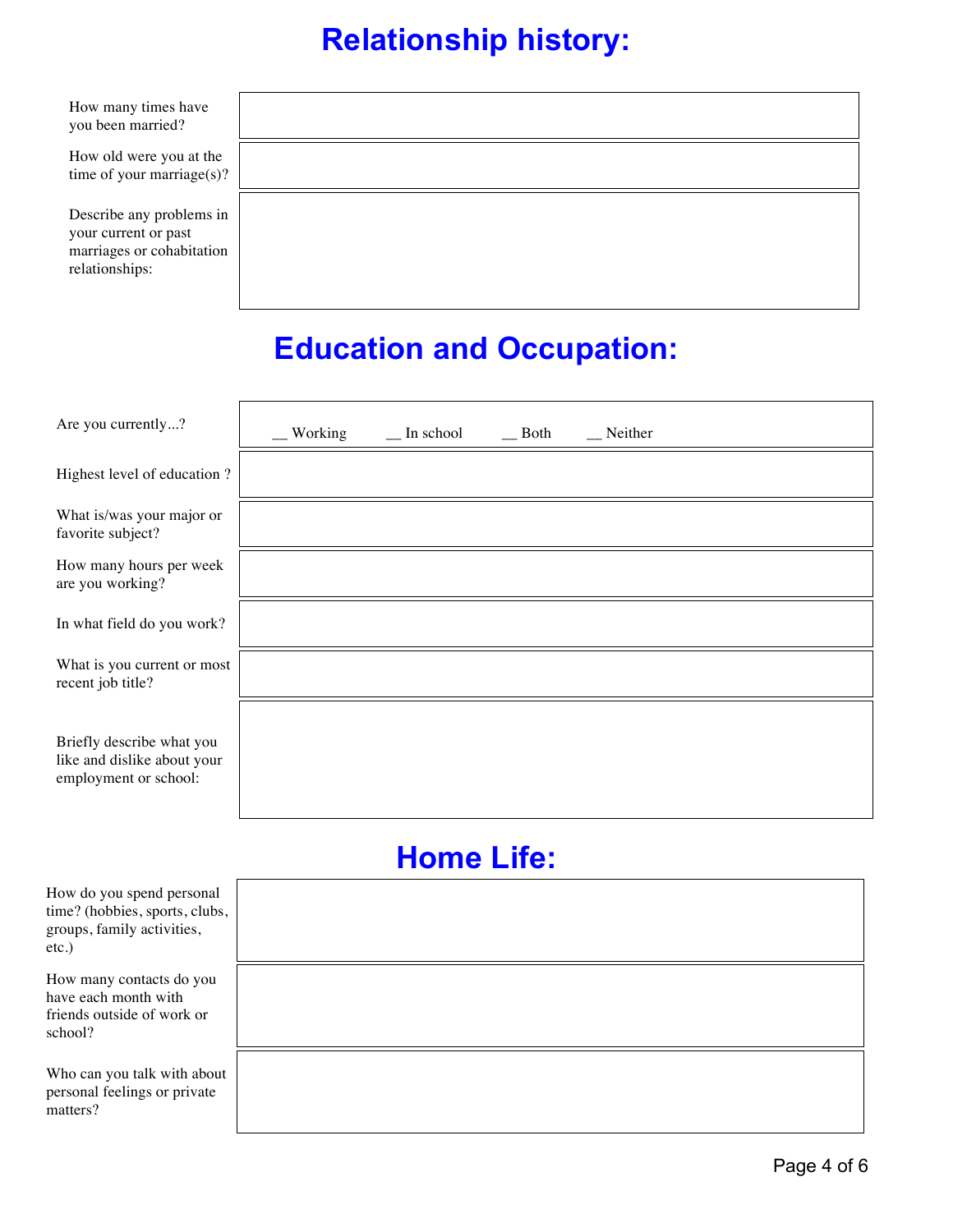Are you satisfied with your romantic life?

Briefly describe what you like and dislike about your current romantic and friendship lives:

#### **Health:**

#### **Check each accident or illness you have experienced:**

\_\_ Recent surgery \_\_ Head injury \_\_ Diabetes

\_\_ Drug/alcohol abuse treatment \_\_ Neurological disorder \_\_ Miscarriages

\_\_ Chronic pain \_\_ Headaches \_\_ Infertility

Describe any other chronic health problems you may have:

How many hours do you sleep in an average night?

How many drinks (containing alcoh do you consume in an average weel

Which recreational drugs have you used in the last year?

List any prescription or over-the-counter medications you take, and the purpose:

Do you exercise? How and how often?

Do you use tobacco? How much?

Who is your primary physician? (Include phone if known.)

When was your last physical?

Are you concerned about your physical health?

\_\_ Seizures \_\_ Thyroid problems \_\_ Hormone problems

| hol)<br>k? |  |
|------------|--|
|            |  |
|            |  |
|            |  |
|            |  |
|            |  |
|            |  |
|            |  |
|            |  |
|            |  |
|            |  |
|            |  |
|            |  |
|            |  |
|            |  |
|            |  |
|            |  |
|            |  |
|            |  |
|            |  |
|            |  |
|            |  |
|            |  |
|            |  |
|            |  |
|            |  |
|            |  |
|            |  |
|            |  |
|            |  |
|            |  |
|            |  |
|            |  |
|            |  |
|            |  |